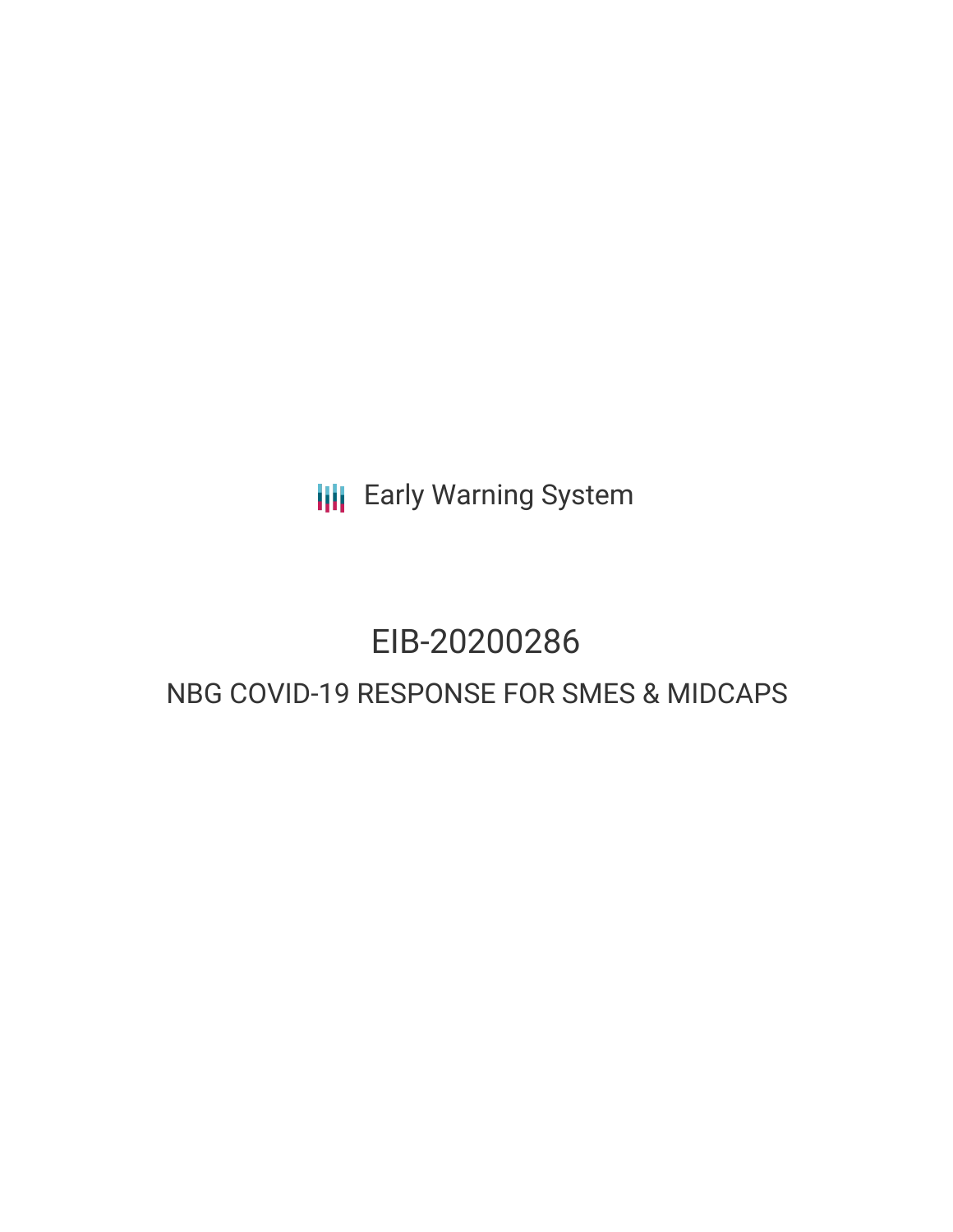

### **Quick Facts**

| <b>Countries</b>               | Greece                               |
|--------------------------------|--------------------------------------|
| <b>Financial Institutions</b>  | European Investment Bank (EIB)       |
| <b>Status</b>                  | Proposed                             |
| <b>Bank Risk Rating</b>        | U                                    |
| <b>Borrower</b>                | NATIONAL BANK OF GREECE SA           |
| <b>Sectors</b>                 | <b>Education and Health, Finance</b> |
| Investment Type(s)             | Loan                                 |
| <b>Investment Amount (USD)</b> | \$162.79 million                     |
| <b>Loan Amount (USD)</b>       | \$162.79 million                     |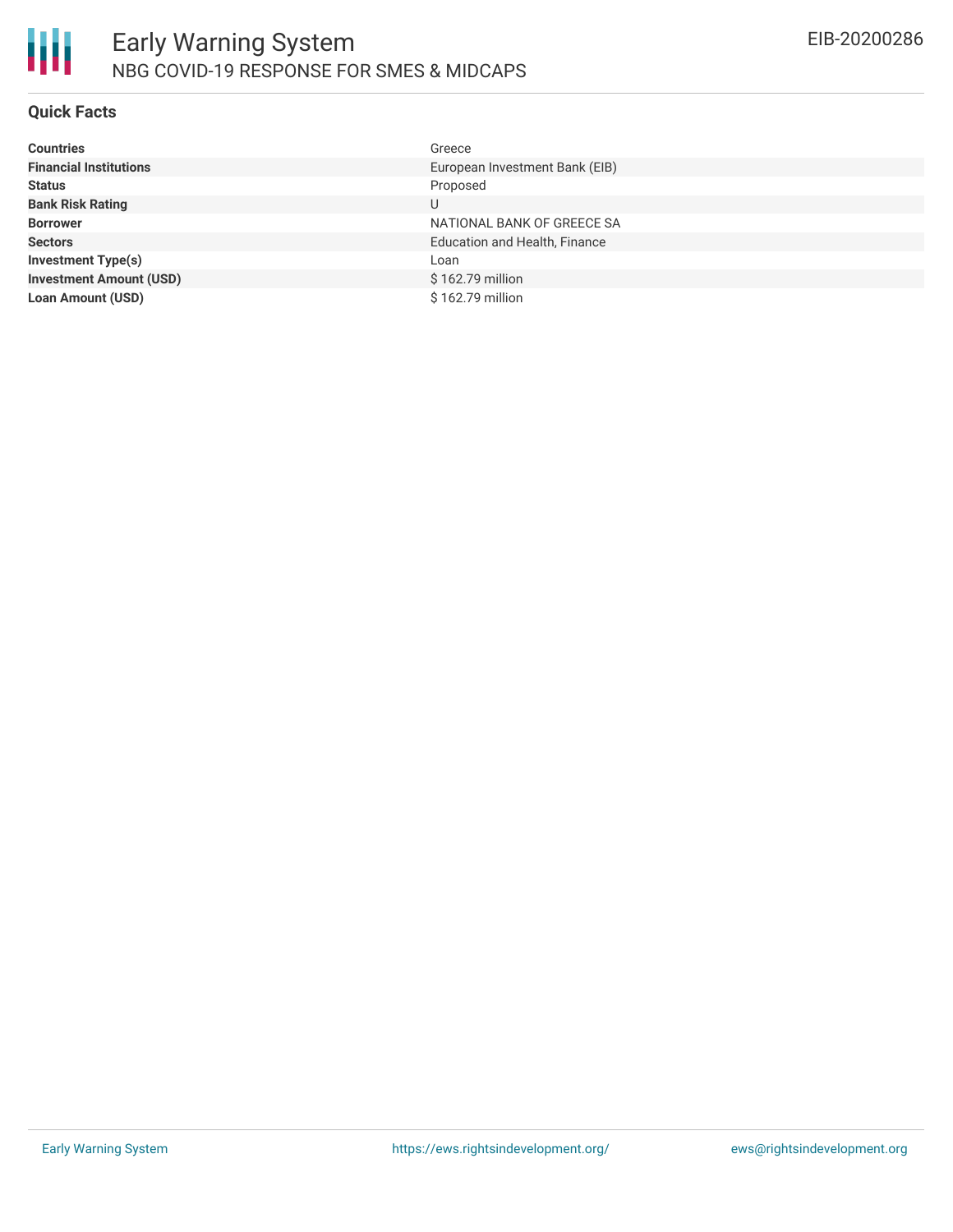

### **Project Description**

This intermediated loan forms part of EIB's economic response to the covid-19 pandemic crisis. It aims at covering the financing needs - primarily working capital and liquidity needs, but also possible investment-related needs - of Small and Medium Enterprises (SMEs) and MidCaps in Greece that have been affected by covid-19 pandemic. The financial intermdiary will be the National Bank of Greece.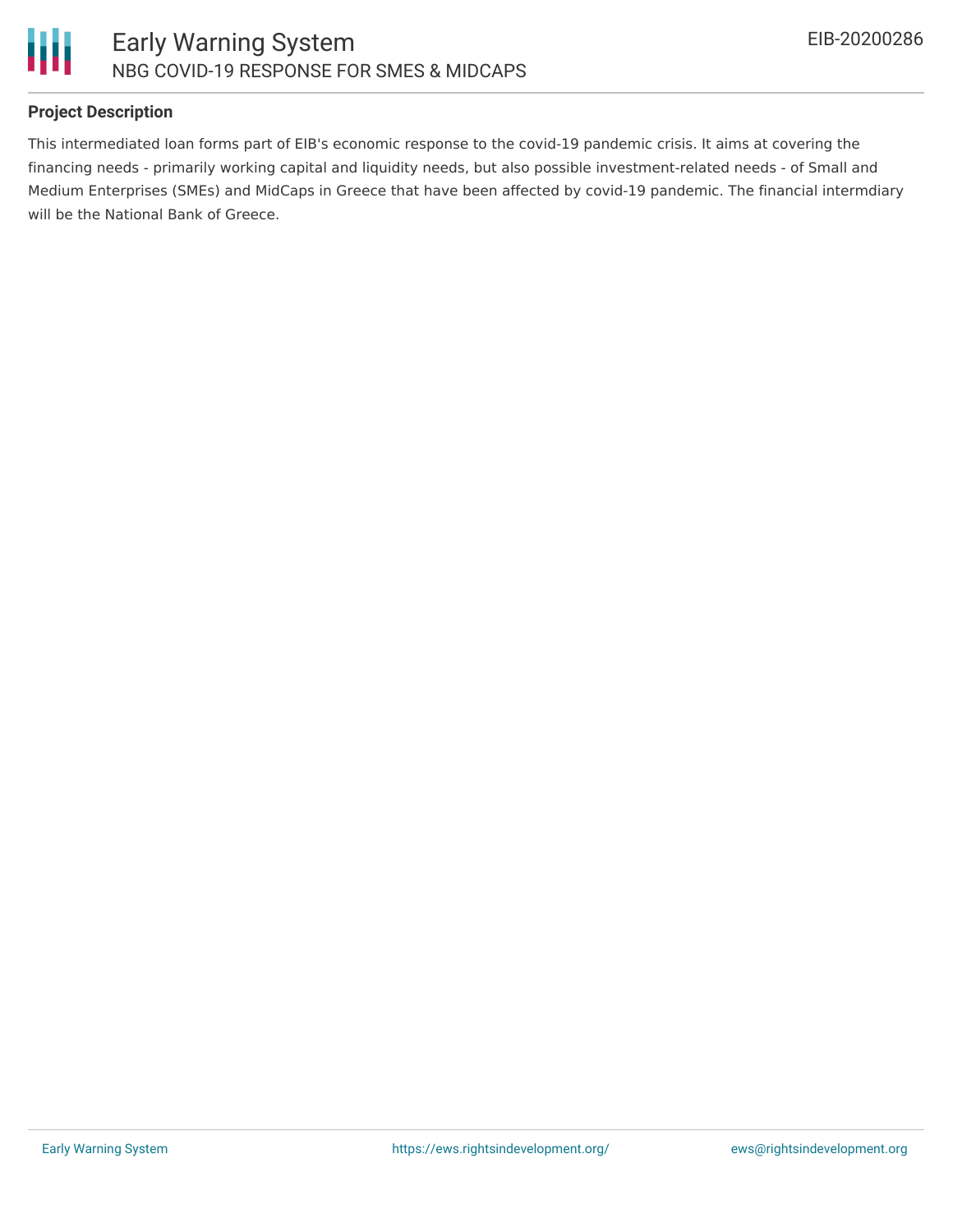

#### **Investment Description**

European Investment Bank (EIB)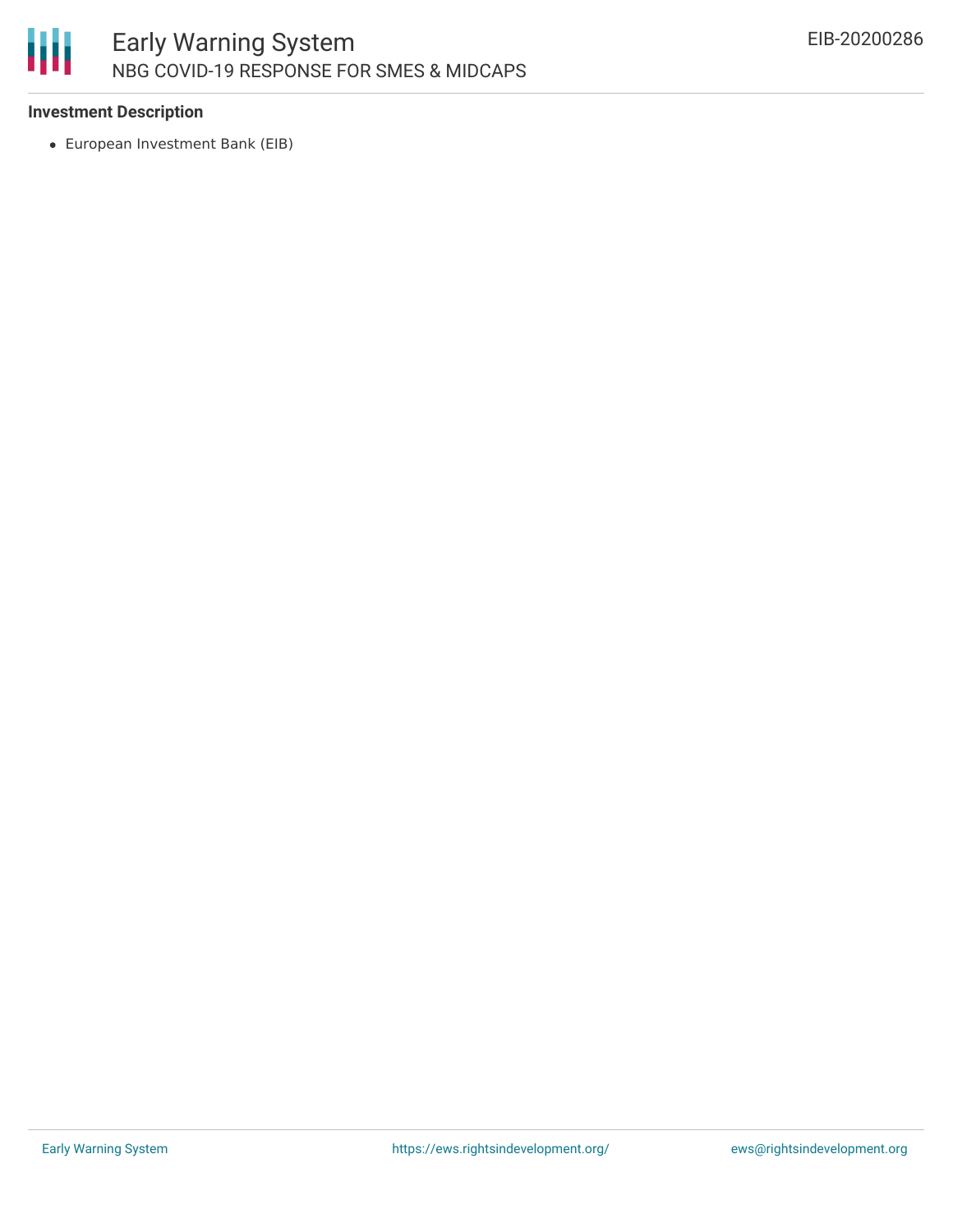### **Contact Information**

\*Project contacts were not available at the time of disclosure\*

#### ACCOUNTABILITY MECHANISM OF EIB

The EIB Complaints Mechanism is designed to facilitate and handle complaints against the EIB by individuals, organizations or corporations affected by EIB activities. When exercising the right to lodge a complaint against the EIB, any member of the public has access to a two-tier procedure, one internal - the Complaints Mechanism Office - and one external - the European Ombudsman. A complaint can be lodged via a written communication addressed to the Secretary General of the EIB, via email to the dedicated email address complaints@eib.org, by completing the online complaint form available at the following address: http://www.eib.org/complaints/form, via fax or delivered directly to the EIB Complaints Mechanism Division, any EIB local representation office or any EIB staff. For further details, check:

http://www.eib.org/attachments/strategies/complaints\_mechanism\_policy\_en.pdf

When dissatisfied with a complaint to the EIB Complaints Mechanism, citizens can then turn towards the European Ombudsman. A memorandum of Understanding has been signed between the EIB and the European Ombudsman establishes that citizens (even outside of the EU if the Ombudsman finds their complaint justified) can turn towards the Ombudsman on issues related to 'maladministration' by the EIB. Note that before going to the Ombudsman, an attempt must be made to resolve the case by contacting the EIB. In addition, the complaint must be made within two years of the date when the facts on which your complaint is based became known to you. You can write to the Ombudsman in any of the languages of the European Union. Additional details, including filing requirements and complaint forms, are available at: http://www.ombudsman.europa.eu/atyourservice/interactiveguide.faces